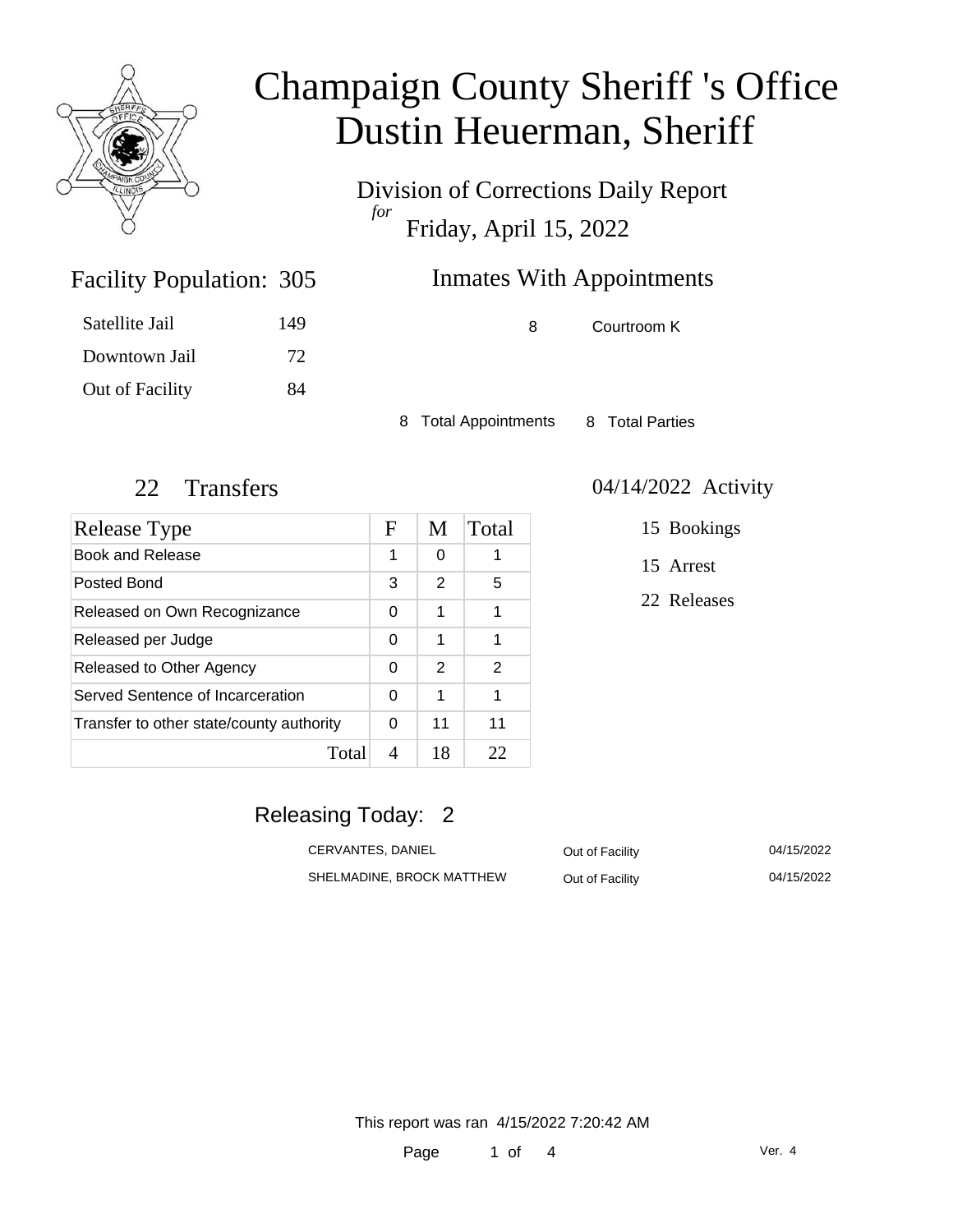

# Champaign County Sheriff 's Office Dustin Heuerman, Sheriff

Division of Corrections Daily Report *for* Friday, April 15, 2022

#### Custody Status Count

- Electronic Home Dentention 14
	- Felony Arraignment 15
		- Felony Other 1
	- Felony Pre-Sentence 7
		- Felony Pre-Trial 220
	- Felony Pre-Trial DUI 6
	- Felony Sentenced CCSO 4
	- Felony Sentenced IDOC 20
		- Hold Other 1
	- Misdemeanor Arraignment 3
		- Misdemeanor Pre-Trial 9
- Misdemeanor Sentenced CCSO 1
	- Petition to Revoke 1
	- Remanded to DHS 3
		- Total 305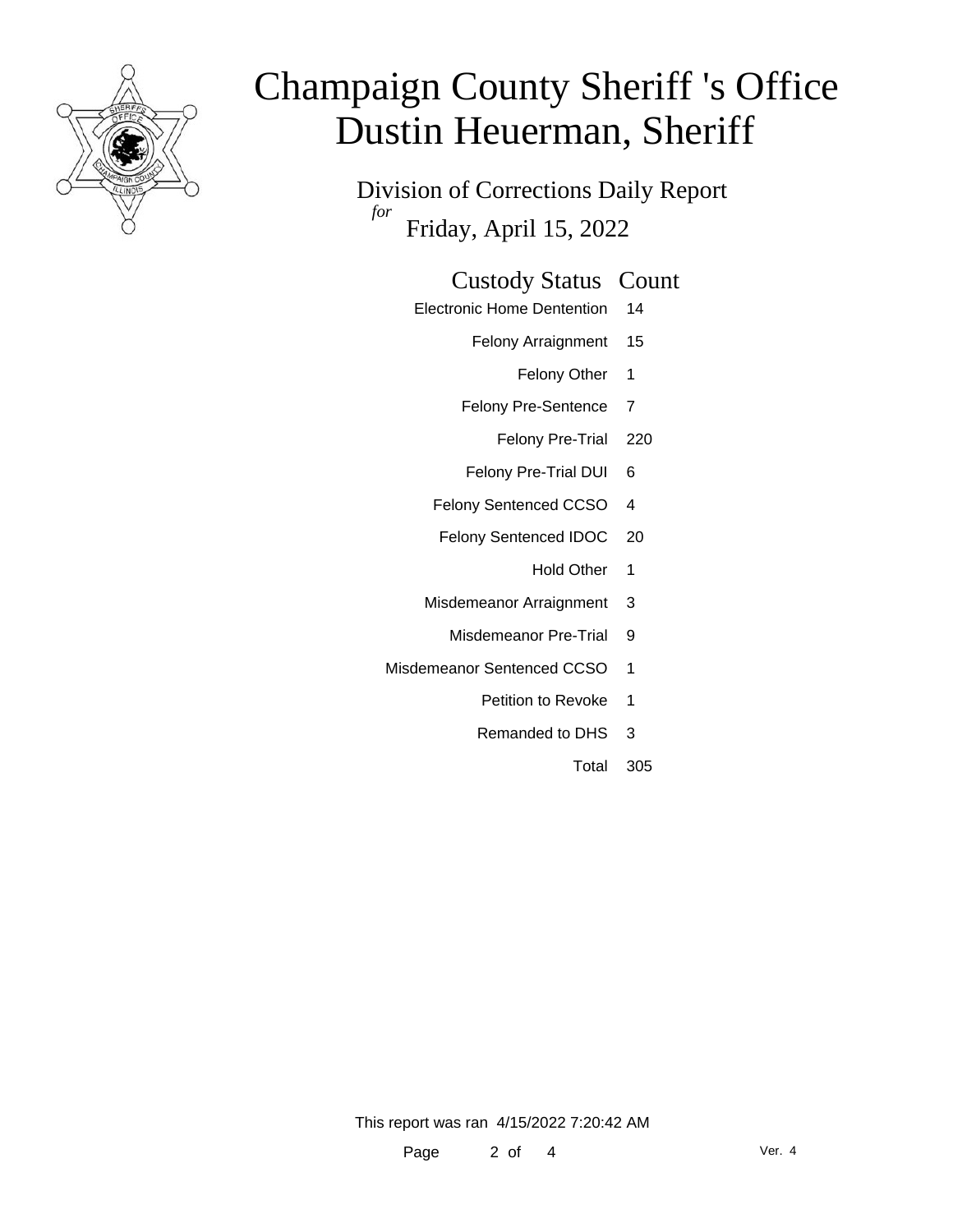

# Champaign County Sheriff 's Office Dustin Heuerman, Sheriff

Division of Corrections Daily Report *for* Friday, April 15, 2022

## Inmates With Appointments

| Jailing Party Name            | Location    | Number of Records / Node |
|-------------------------------|-------------|--------------------------|
| ADAMS, CHARLES GUY            | Courtroom K | 1 / Satellite Jail       |
| <b>BROWN, JERI CHANCY</b>     | Courtroom K | 1 / Satellite Jail       |
| CARTER, JAMAL ANTONIO         | Courtroom K | 1 / Satellite Jail       |
| <b>COWART, WILL SIMEON</b>    | Courtroom K | 1 / Satellite Jail       |
| HOPE, HEAVEN MARIA ANTOINETTE | Courtroom K | 1 / Satellite Jail       |
| MCKOY, MEGAN ALEXANDRA        | Courtroom K | 1 / Satellite Jail       |
| SAMPLE, TEDDY GENE            | Courtroom K | 1 / Satellite Jail       |
| SANDERS, MARQUIS JOVON        | Courtroom K | 1 / Satellite Jail       |

## **Transfers**

| BARBER, MARK ANTHONY, Senior                              | Transfer to other state/county authority Satellite Jail |                 |
|-----------------------------------------------------------|---------------------------------------------------------|-----------------|
| BUFFORD, LANCE CORNELL                                    | Transfer to other state/county authority Satellite Jail |                 |
| <b>CRAIG, MARCUS DEVEL</b>                                | Released to Other Agency                                | Satellite Jail  |
| DAVIDSON, TICCORRA LILLIAN                                | <b>Book and Release</b>                                 | Out of Facility |
| DAVIS, AUSTIN CHRISTOPHER                                 | Transfer to other state/county authority Downtown Jail  |                 |
| DUGE, JACKIE LEE, Junior                                  | Transfer to other state/county authority Satellite Jail |                 |
| EVANS, AKEEM LAMONT                                       | Released to Other Agency                                | Satellite Jail  |
| HAYES, DEVON JERMAINE                                     | Transfer to other state/county authority Satellite Jail |                 |
| HOWARD, TREVON TITRESS                                    | Transfer to other state/county authority Satellite Jail |                 |
| JACKSON, TERRELL DANDRE                                   | Transfer to other state/county authority Satellite Jail |                 |
| KWIATKOWSKI, ROBERT JOHN                                  | Transfer to other state/county authority Satellite Jail |                 |
| <b>MARTIN, JEREMIAH FRANCIS</b>                           | Transfer to other state/county authority Downtown Jail  |                 |
| MINNIEWEATHER, TERRAIN TANAZ Released on Own Recognizance |                                                         | Satellite Jail  |
| OSBORNE, NICHOLE MARIE                                    | Posted Bond                                             | Satellite Jail  |
| PETERSON, ANTHONY GEORGE                                  | Released per Judge                                      | Satellite Jail  |
| SANFORD, TIMMIE LEE                                       | Posted Bond                                             | Satellite Jail  |
| SMITH, KYLE ALDRICH                                       | Posted Bond                                             | Satellite Jail  |